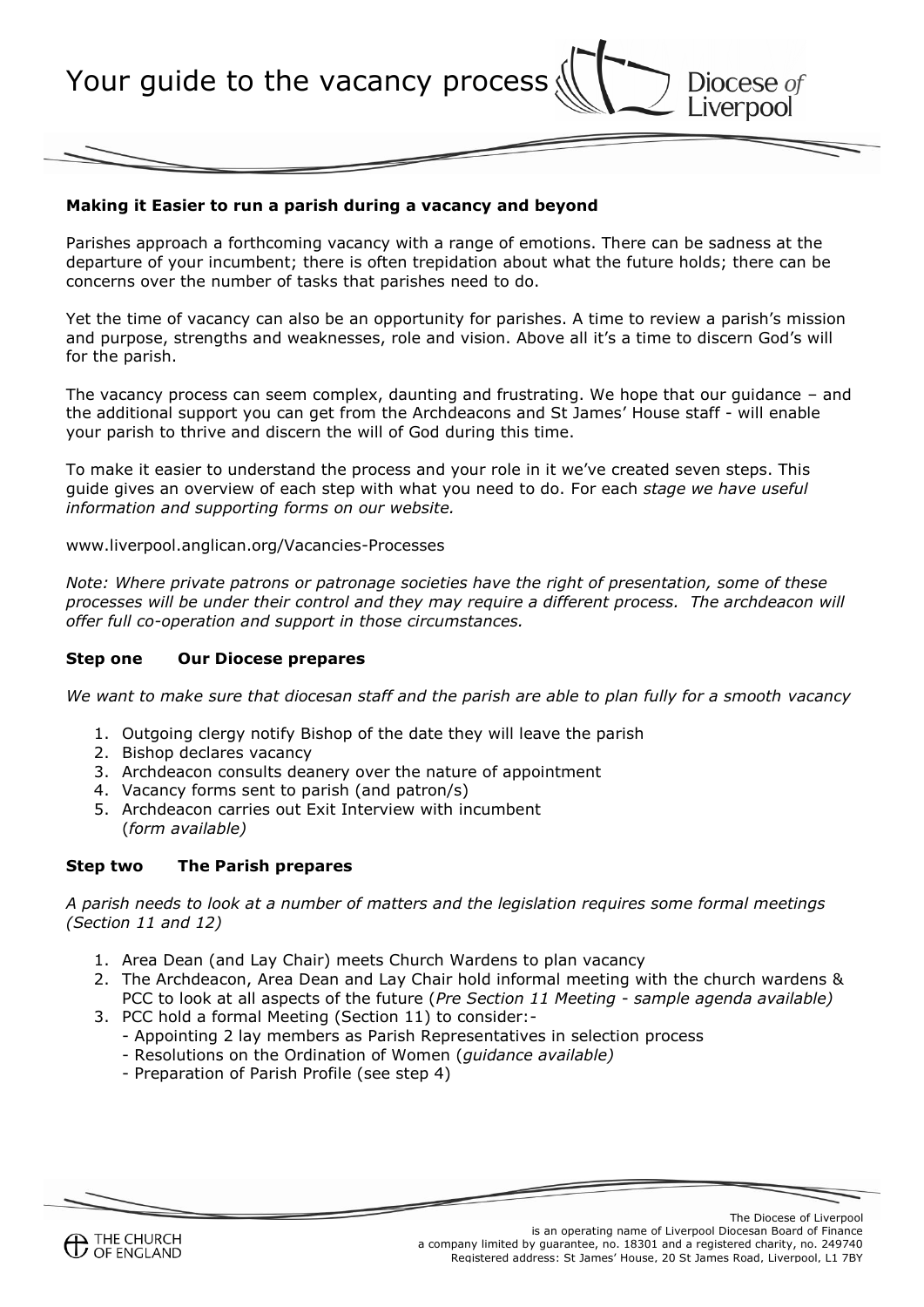# **Step three Running a parish**

*During your vacancy you will still need to keep your parish functioning. This is often a time when different people's gifts come to the fore. Our guide "Your responsibilities during a vacancy" helps make it easier to carry out all the tasks.*

- 1. Area Dean meets Church Wardens to discuss tasks and support during vacancy
- 2. Parish roles maintained with support of Area Dean, Archdeacon and St James House staff

## **Step four Preparing a parish profile**

*The parish profile is the key document to discern the right person for your parish. It is your opportunity to state clearly what you are like, the challenges and opportunities that lie ahead and how the new priest will fit in. Our guide to "preparing a parish profile" gives plenty of support and advice*

- 1. Communications Team, Area Dean and PCC Representatives meet to discuss needs of parish for draft parish profile
- 2. PCC Representatives oversee the draft and production of your parish profile
- 3. Archdeacons draft the Person Specification and Role Description and Benefice Summary

## **Step five Advertising the vacancy**

*We want all parties to be satisfied that we have the best information in order to attract the right person to your parish*

- *1.* PCC, Patrons, Archdeacon, Area Dean and Lay Chair meet *Section 12 meeting (4-6 weeks after Section 11)*
- 2. At this meeting they
	- Agree the Parish Profile, Person Specification and Role Description, Benefice Summary
	- decide mechanics of interview and organise any training
	- agree advertising process
- 3. Communications Team draft advert for diocesan website.
- 4. Archdeacons confirm advert and timeframe this goes live and is advertised on the web and through the Bulletin. *Press advertising – normally the Church Times - is agreed if necessary*
- 5. All applications are initially managed through the Archdeacons' office

## **Step six Interview and appointment**

*We know that many people want to have a say in appointing a candidate but we also know the process works better with a carefully selected group managing the process. We aim to limit the numbers involved in interviews to 4/5 and manage the interview day so it offers the best possible experience for parish and candidate.*

- 1. An interview panel is selected with appropriate representation
- 2. All application forms are sent to the Panel and Bishop's Core Group
- 3. Candidates are shortlisted
- 4. The Panel arranges and conducts the interviews *(we have guidance, checklists and sample questions so a parish can conduct a successful interview)*
- 5. Bishop's Lodge arranges post interview legal checks for successful candidate
- 6. Archdeacon debriefs unsuccessful candidates
- 7. If there is no successful candidate the Archdeacon and Panel agree appropriate way forward.